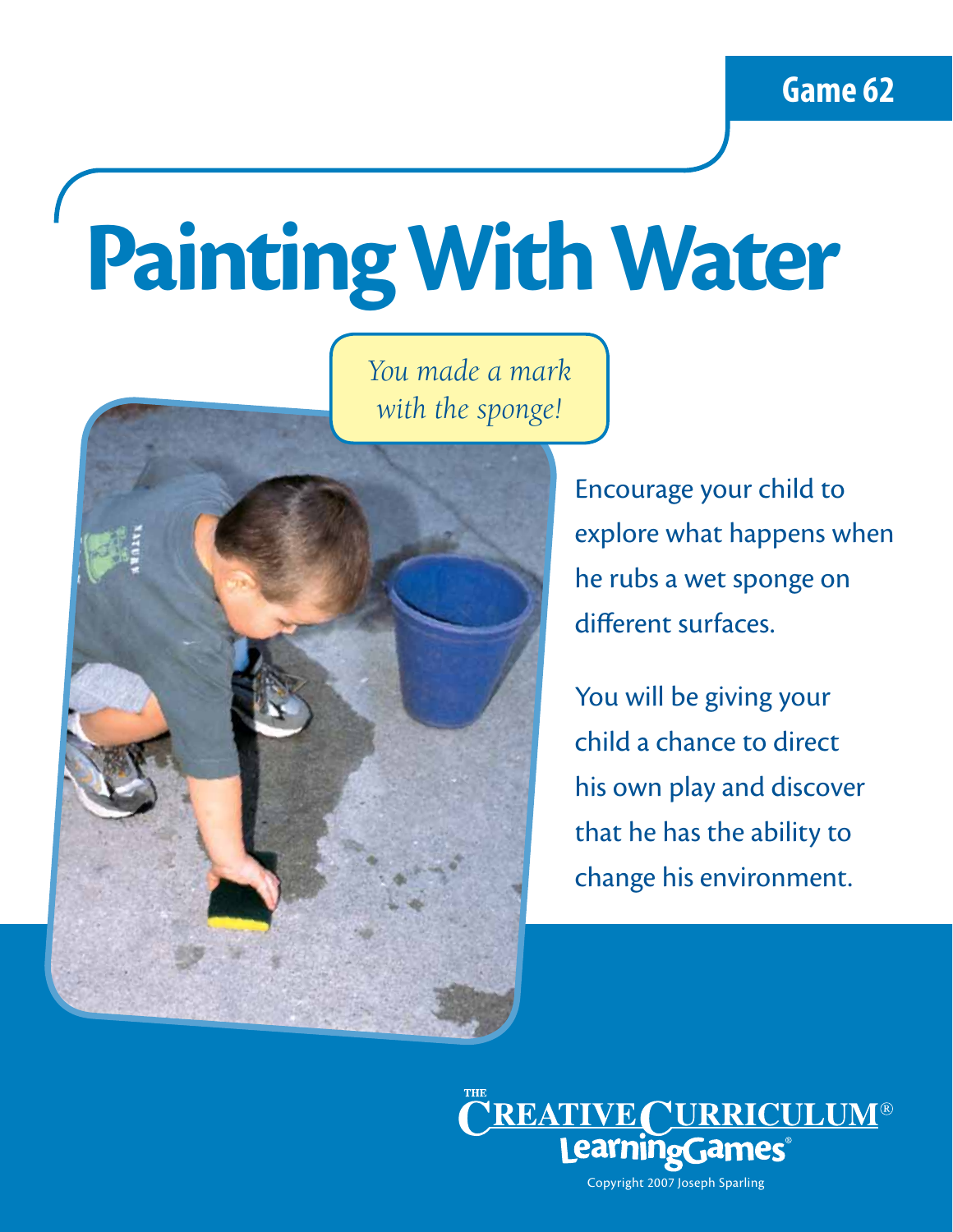

## **Why this is important**

For young children, each new activity provides chances for decision making and creativity. By experimenting with water and sponges, he will begin to notice changes his actions make to the environment. Self-directed play helps your child develop confidence in his ability to make decisions. Holding the sponge and moving his hand and arm in a purposeful way to make marks are good practice for later when he will hold a pencil for writing.

### **What you do**

- Find a place where your child can paint with water and you will not have to worry about the mess. An outside wall or sidewalk work well.
- Fill a bucket, no more than halfway, with water, and find a sponge that your child can easily hold in his hand.
- Show him how to dip the sponge into the water and squeeze before he begins painting.
- Point out the wet surface he creates. *You made a line on the wall!* Allow him to decide what to paint next.
- Notice how your child begins to control his movements in order to direct the sponge in a specific way. He may try different arm movements to create different strokes with the sponge. He might also become more interested in the sponge and practice dipping it in the bucket and squeezing out the excess water. Let him direct the activity.

### **Let's read together!**

*Olivia* by Ian Falconer

### **Another idea**

If your child needs a few suggestions of what to paint on, let him try steps, tree trunks, or rocks. In the house, the kitchen floor is a good surface. You can offer him a paintbrush with a bowl of water and let him paint a few toys and plastic dishes.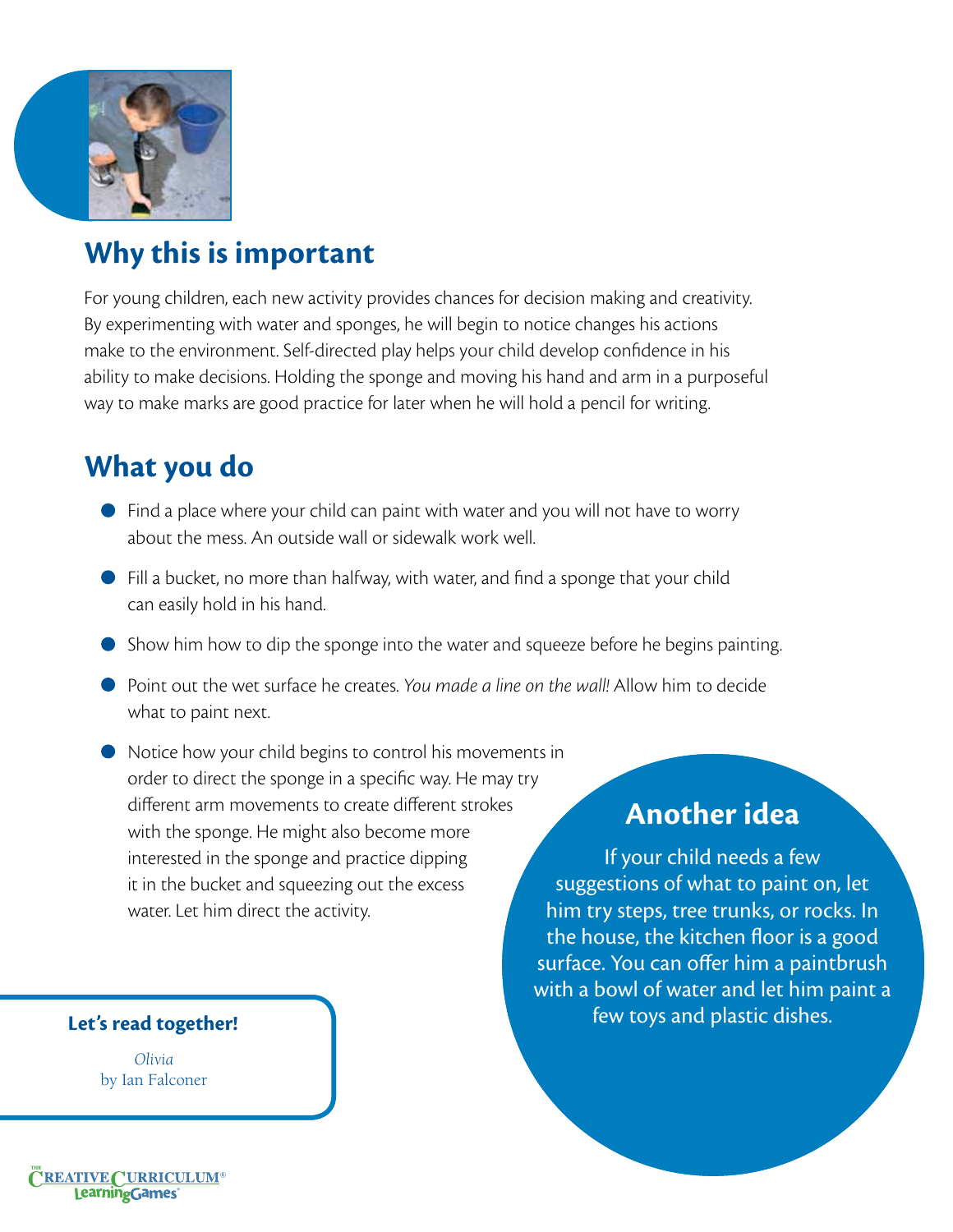## **Pintar con agua**



*¡Pintaste con la esponja!*

> Anime a su niño a explorar lo que ocurre al pasar una esponja mojada sobre distintas superficies.

Usted le estará dando a su niño la oportunidad de dirigir su propio juego y descubrir que él puede producir cambios en su entorno.



Esta actividad es apropiada para los niños y para las niñas.